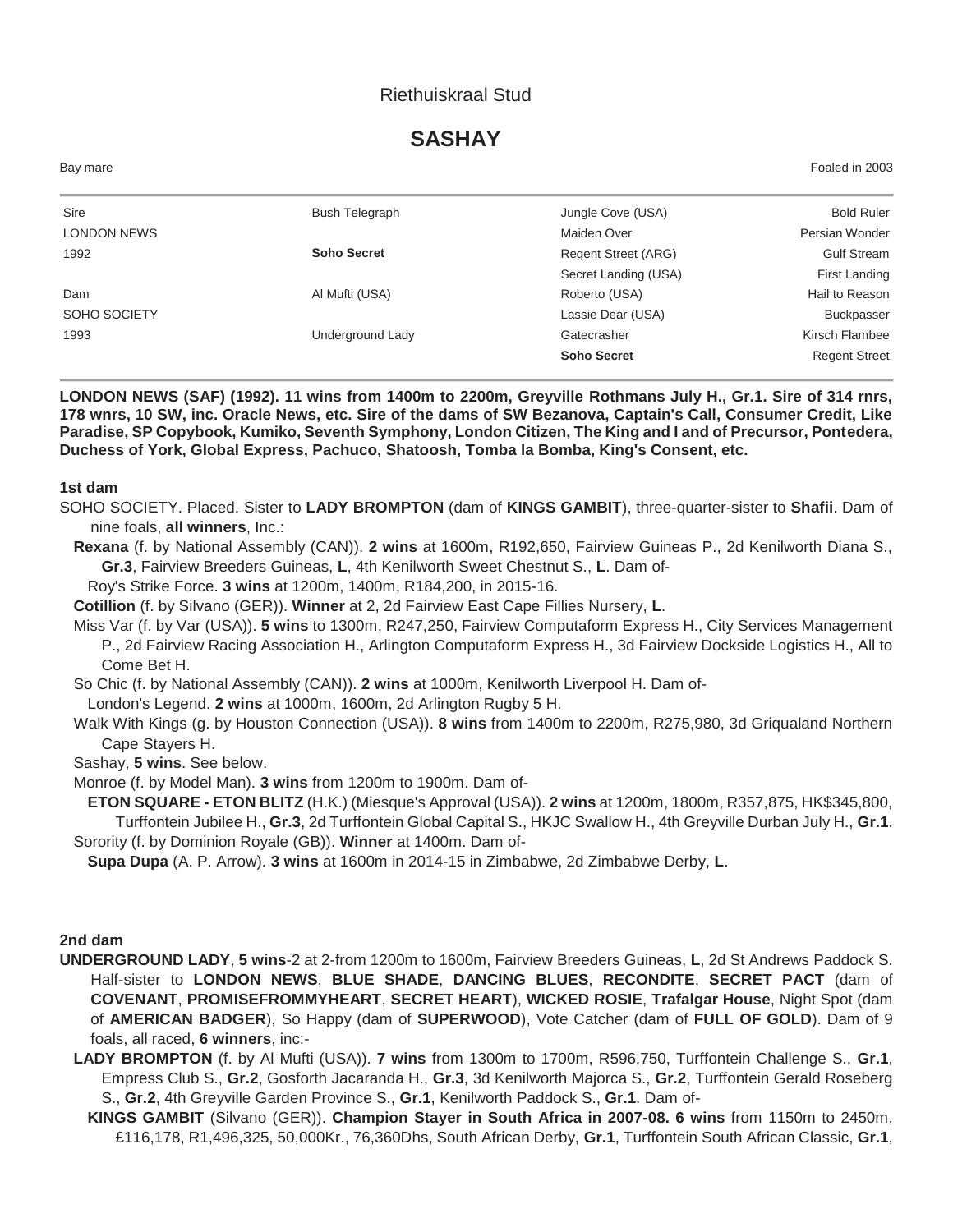Sandown Gordon Richards S., **Gr.3**, 2d Royal Ascot Wolferton H., **L**, Ayr Doonside Cup, **L**, York Garbutt & Elliott S., John Smith's Cup, 3d York S., **Gr.2**, York Strensall S., **Gr.3**, 4th Chester Huxley S., **Gr.3**.

Lady Windsor (f. by Al Mufti (USA)). **Winner** at 1200m. Dam of-

**Master Switch** (Jet Master). **4 wins** from 1600m to 2000m, R292,750, to 2015-16, Turffontein Racing It's a Rush H., Warren Bailie H., 3d Turffontein Drum Star H., **L**, Racing Association H., 4th Turffontein Derby Trial, **L**.

Chatterley (f. by Al Mufti (USA)). Placed at 3. Dam of-

**Air Pocket** (Jet Master). **3 wins** at 1200m, R164,050, 3d Scottsville Umzimkhulu S., **Gr.3**.

Aylesbury. Unraced. Dam of-

**Silver Class** (Silvano). **2 wins**-1 at 2-at 1150m, 1200m, R614,425, to 2014-15, Vaal Racing It's a Rush P., 2d Greyville Umzimkhulu S., **Gr.3**, Turffontein Magnolia H., **Gr.3**, Swallow S., **L**, Bet With the Best P., Jacqueline Henderson S., Sojo Business and Tourism H., Vaal Racing It's a Rush Graduation P., 3d Turffontein Stone Stamcor P., All to Come Progress P., Vaal Itsarush.co.za H., 4th Turffontein Three Troikas S., **Gr.3**.

**3rd dam**

- **Soho Secret**, *by Regent Street (ARG)*. **10 wins** from 1400m to 1800m, Fairview Eastern Province Breeders' S., Breeders Guineas, 3d Kenilworth Cape of Good Hope Paddock S., Gr.1, Scottsville Natal Fillies Sprint S., Gr.2, 4th Fairview Cementation S., L. 1995 South African Broodmare of the Year. Dam of 15 foals, 14 to race, **13 winners**, inc:-
	- **LONDON NEWS** (Bush Telegraph). **Horse of the Year twice & Champion 3YO & Older Classic Male in South Africa in 1995-96 & 1996-97. 11 wins** from 1400m to 2200m, £12,255, R2,033,060, HK\$2,900,000 in South Africa and HK, Gosforth South African Classic, **Gr.1**. Sire.

**UNDERGROUND LADY** (Gatecrasher). **5 wins**. See above.

**SECRET PACT** (Bush Telegraph). **4 wins**-2 at 2-to 1200m, R265,690, Vaal Jack Patience Futurity S., **L**, 3d Milnerton Cape Flying Championship, **Gr.1**. Dam of-

**COVENANT** (Western Winter). **7 wins** from 1000m to 1600m, R979,085, Kenilworth Majorca S., **Gr.1**.

**PROMISEFROMMYHEART** (Elliodor). **Champion 3YO Classic Filly in South Africa in 2003-04**. **6 wins**-2 at 2-from 1200m to 2000m, R763,600, Newmarket TC Triple Tiara Fillies Guineas, **Gr.1**. Dam of-

- **MASTER OF MY FATE** (Jet Master). **6 wins** from 1200m to 1800m, R705,700, Kenilworth Premier Trophy, **Gr.2**, Peninsula H., **Gr.2**.
- **JUSTTHEWAYYOUARE** (Fort Wood). **4 wins** from 1600m to 2600m, R255,800, Turffontein Spook Express H., **L**, Vaal Racing Association H. Dam of-
	- **CAPTAIN SPLENDID** (Captain Al). **2 wins** at 1600m, 2400m, R306,625, in 2015-16, Fairview East Cape Derby, **Gr.3**.
- **SECRET HEART** (Fort Wood). **5 wins**-2 at 2-at 1200m, 1400m, US\$22,106, R302,835, Kenilworth Prix du Cap, **L**, 3d South African Fillies Guineas, **Gr.1**. Dam of-

**PLUCK** (More Than Ready). **3 wins** at 2, US\$727,290, Breeders' Cup Juvenile Turf S., **Gr.2**. Sire.

**THREE HEARTS** (Hat Trick). **3 wins**-1 at 2-from 8½f to 11f, US\$282,173, Del Mar Red Carpet H., **Gr.3**, 2d Santa Anita Santa Ana S., **Gr.2**.

**London Niece** (Northern Guest). **2 wins**-1 at 2-at 1200m, 1400m, 3d Clairwood Umzimkhulu H., **Gr.3**. Producer.

- **DANCING BLUES** (Dancing Champ). **4 wins**-2 at 2-to 1300m, Vaal Joseph Dorfman Memorial H., **L**, 4th Turffontein South African Airways Sprint, **Gr.3**. Sire.
- **BLUE SHADE** (Peacetime). **4 wins**-2 at 2-to 1400m, Kenilworth Western Province Fillies Futurity S., **L**, 2d Milnerton Champagne S., **L**. Dam of-

**Indiana Blue** (Waterville Lake). **4 wins**-3 at 2-at 1000m, 1100m, 3d Gosforth National 3YO Sprint H., **Gr.3**.

**WICKED ROSIE** (Brer Rabbit). **4 wins**-3 at 2-to 1300m, Vaal TAB Juvenile Fillies H., **L**. Dam of-

- **Main Thunder** (Main Man). **7 wins**-1 at 2-to 1400m, R330,618, 2d Gosforth National 3YO Sprint H., **Gr.3**, Snow Cruywagen H., **L**.
- **RECONDITE** (Sportsworld). **3 wins** to 1400m, Kenilworth Diamond S., **L**, 2d Durbanville Prix du Cap, **L**. Dam of-

**Shafii** (Al Mufti). **2 wins**-1 at 2-at 1600m, 3d Kenilworth Western Cape Breeders S., **L**.

**Trafalgar House** (Forlink). **8 wins**-2 at 2-to 1400m, Arlington Eastern Province Merchants H., 2d Fairview Eastern Province Colts Nursery, **L**.

Night Spot. **3 wins**-1 at 2-from 800m to 1900m. Dam of-

- **AMERICAN BADGER** (Badger Land). **7 wins** from 1800m to 2400m, R559,500, 10,500Dhs, Clairwood Gold Circle Derby, **Gr.2**, 2d Greyville Daily News Two Thousand S., **Gr.1**.
- Royal Princess. **Winner** at 1800m. Dam of-

**HAIZI** (Kahal). **2 wins** at 2, Fairview East Cape Fillies Nursery, **L**. Producer.

So Happy. **Winner** at 2. Dam of-